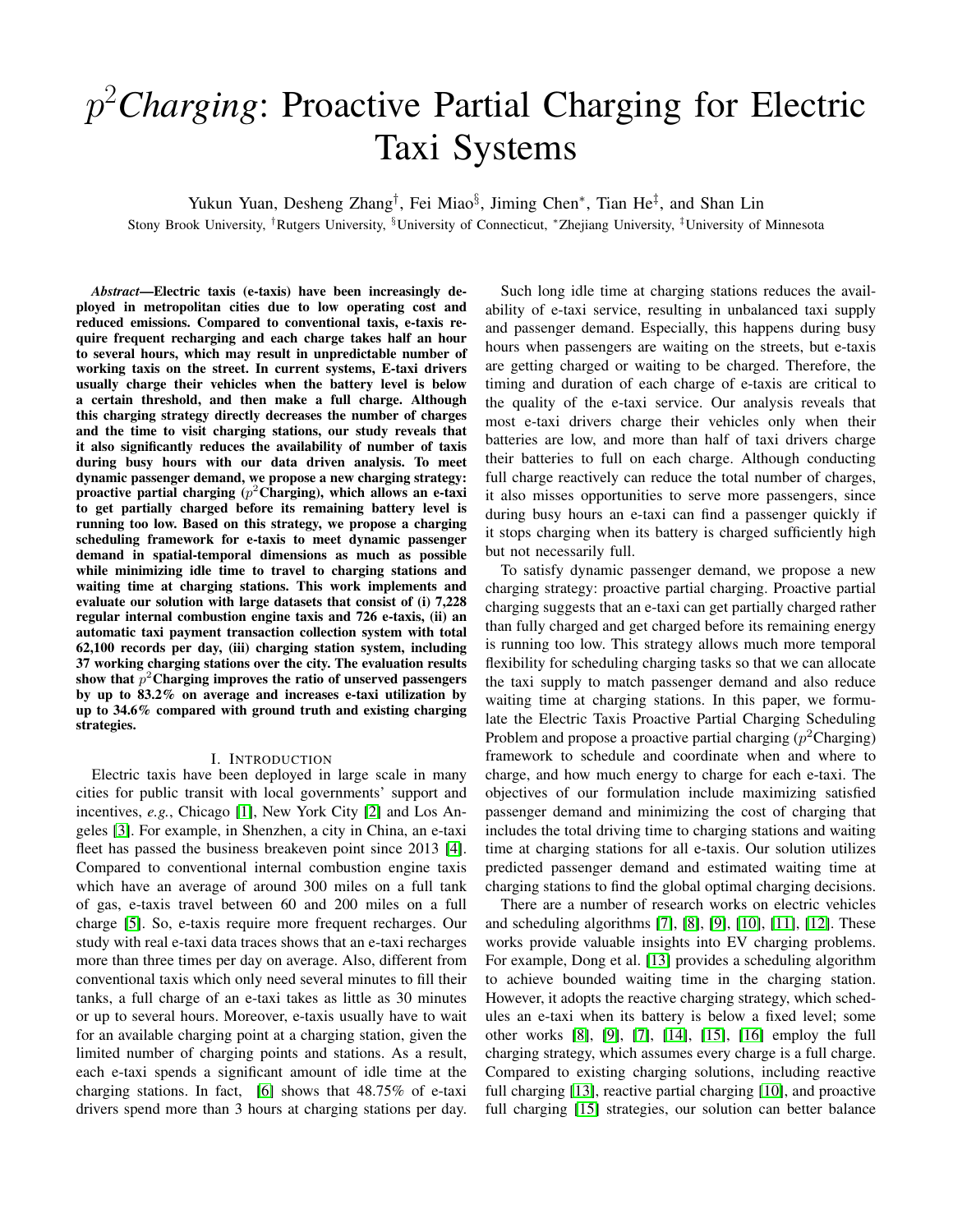<span id="page-1-0"></span>

Fig. 1: Charging behaviors analysis

Fig. 2: Mismatch between Passenger Fig. 3: Charging demand distribution Demand and E-Taxi Supply

taxi supply with passenger demand with little overhead.

To the best of our knowledge, our work is the first to schedule e-taxis charges with a proactive partial charging strategy. Compared to previous charging solutions that use fixed thresholds to decide the timing and duration for each charge, actually proactive partial charging is a more generic type of charging strategy, which can be reduced to reactive and full charging with special parameter settings.

One issue for conducting partial charge is the increased number of charges, but actually, the rapid advancements of battery technology allow for more and more recharges [\[17\]](#page-10-16), [\[18\]](#page-10-17), [\[19\]](#page-10-18). Moreover, recent research [\[20\]](#page-10-19), [\[21\]](#page-10-20) shows that deep discharge and high charge current actually shorten lithium battery life; on the contrary, taking a discharge rate consistently to 50% can improve the battery life expectancy to 3 or 4 times compared with 100% discharge.

The contributions of this paper are listed as follows:

- To the best of our knowledge, we are the first to propose the proactive partial strategy for charging e-taxis. Proactive partial charging allows full charging tasks to be divided into small partial charging tasks, enabling more flexible charging schedules and better taxi services with little overhead.
- We formulate the Electric Taxis Proactive Partial Charging Scheduling Problem, and model variable battery levels in our formulation. Different from previous taxi charging works that only consider binary battery levels (empty and full), our variable battery level modeling provides a new dimension for scheduling algorithm design.
- The charging process of e-taxis is tightly coupled with the dispatch process of taxi service. To integrate our charging solution with existing taxi dispatch systems, we propose the  $p^2$ Charge framework that employs a receding horizon optimization approach to coordinate both processes simultaneously with real-time multi-source data.
- Our study is based on one of the most comprehensive datasets for taxis that consist of (i) 7,228 regular internal combustion engine taxis and 726 e-taxis, (ii) an automatic taxi deal collection system with a total 62,100 records per day, (iii) charging station system, including 37 working charging stations over the city, Shenzhen, where our data is collected. Our data-driven evaluation shows that

compared to ground truth and existing charging strategies, including reactive full charging [\[13\]](#page-10-12), reactive partial charging, and proactive full charging [\[15\]](#page-10-14) strategies,  $p<sup>2</sup>$ Charging improves the ratio of unserved passengers by up to 83.2% on average and improve e-taxi utilization by up to 34.6% on average.

## II. DATA-DRIVEN CHARGING STRATEGY ANALYSIS

In existing e-taxi systems, an e-taxi typically requires multiple recharges per day. E-taxi drivers choose when, where, and how long to charge the car battery based on their experiences. In this section, we reveal that most drivers practice the reactive full charging: get a full charge only when the remaining energy is low. Our data driven analysis shows that such an uncoordinated greedy charging strategy is inefficient, which results in mismatch between passenger demand and e-taxi supply especially during rush hours. The details of the datasets we used is shown in Section [V-A.](#page-6-0)

We use 20 minutes time slots to partition the datasets. If one e-taxi driver charges his vehicle when its battery level is below 20% [\[22\]](#page-10-21), then we consider it as reactive charging. While if a vehicle's battery level is above 80% after charging, it is considered to have a full charge. We calculate the battery level of each e-taxi by applying an energy consumption model [\[23\]](#page-10-22). Figure [1](#page-1-0) plots the percentage of reactive and full charging vehicles of one day. We can see that on average 63.9% of drivers practice reactive charging and on average 77.5% of drivers practice full charging. We can also observe that some drivers' charging behaviors change during the day that. Most drivers conduct reactive and full charging in the morning and evening of a day, possibly due to low passenger demand; while during 10 am to 12 pm, the percentage of reactive charging vehicles increases and that of full charging vehicles decreases. This is because taxis nearly use up energy after trips in the morning, and drivers can only charge the battery during limited lunch time, which also confirms the results in research [\[4\]](#page-10-3).

We also analyze the dynamics of passenger demand and the percentage of charging e-taxis over time. Figure [2](#page-1-0) plots the number of passengers and the percentage of charging vehicles over three days, here we use the number of passengers who were picked up to represent the passenger demand. We have several observations of Figure [2.](#page-1-0) The first one is the daily passenger demand and vehicle charging patterns are similar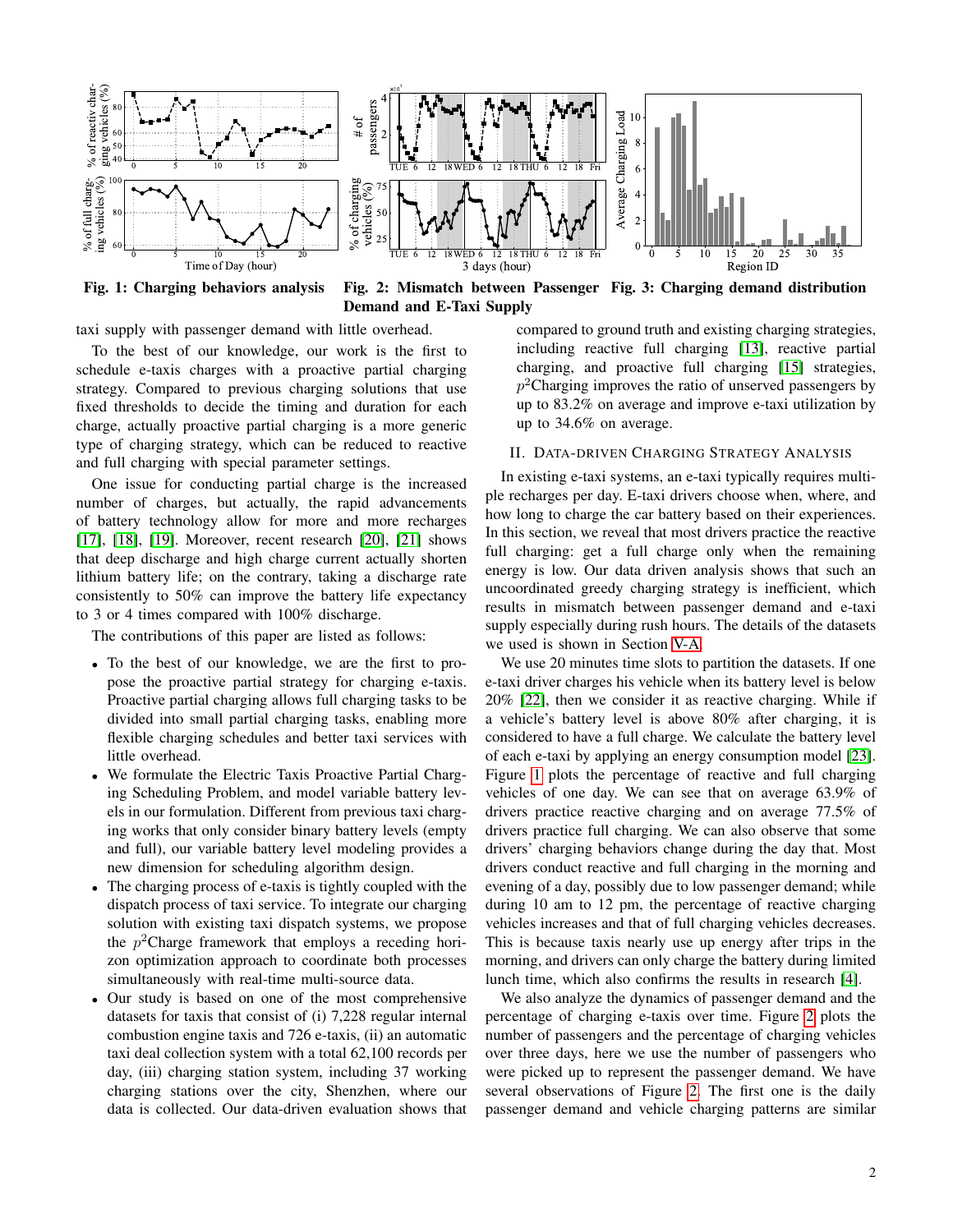<span id="page-2-0"></span>

Fig. 4: Comparison of reactive full and proactive partial charging

over these days, most e-taxis get charged at night and get on the road during the day. The second observation is while the passenger demand is consistently high during the day, the percentage of charging vehicles varies significantly over the day. We can see clear mismatches between passenger demand and working taxi supply in the afternoon and evening hours, as highlighted in grey in the Fig. [2.](#page-1-0) This is because many e-taxis get complete discharged after the morning hours, then they have to get charged one by one at limited charging stations.

In addition, every one of 37 working charging stations is regarded as the center of one region and any location in the city belongs to the region with the nearest center. We analyze the geographical distribution of charging demand. Since the number of charging points varies in different regions, we use the ratio between total charging requests and the number of charging points in the region as a metric, called average charging load. Figure [3](#page-1-0) plots the average charging load in all the regions. We can see charging load varies a lot among regions, *e.g.*, the average charging load of region 5 is nearly 5.1 times larger than that of region 25. This suggests that charging demand is unbalanced in different regions, it is also important to balance the charging demand across different regions to reduce e-taxis' waiting time at charging stations.

# III.  $p^2$ Charging Overview

## *A. Proactive Partial Charging Strategy*

To address the mismatch between passenger demand and etaxi supply, it is essential to employ a new charging strategy: proactive partial charging. Proactive partial charging divides full charging tasks into small partial charging tasks and allows flexible charging schedules to adapt taxi supply to spatiotemporal dynamic passenger demand, therefore improving e-taxis fleet's service quality with little overhead.

Figure [4](#page-2-0) shows an example to demonstrate the key idea of proactive partial based charging schedules. We can see that with the reactive full charging strategy (straight line), an e-taxi operates until its battery depletes and then goes to a charging station to get a full charge. But when the passenger demand starts rising during the rush hours, the taxi is receiving a full charge and stays inactive, missing opportunities to pick up more passengers while reducing taxi supply on the street. On the contrary, with the proactive partial charging strategy (dashed line), a taxi does not need to wait long periods until

<span id="page-2-1"></span>

Fig. 5:  $p^2$ Charging framework

its battery depletes or is fully charged. To prepare for the rush hour, it can get charged for a period even before its battery is not depleted. So, it will have a sufficient amount of energy to operate through the rush hours to pick up more passengers. Plus, it can stop charging when passenger demand increases even when its battery is not fully charged. Compared to reactive full charging, the flexible timing and variable duration of charging allows us to make much more efficient charging schedules, to match taxi supply with passenger demand. We note that an individual e-taxi can be carefully scheduled to match passenger demand in rush hours even with reactive full strategy. However, when all e-taxis practice this strategy, they have to queue up at a charging station, which has a limited number of charging points, resulting in an even longer inactive period and reduced taxi supply due to the long waiting period.

# *B.* p <sup>2</sup>*Charging Architecture*

Based on the proactive partial charging strategy, we design a  $p<sup>2</sup>$ Charging framework to schedule and coordinate the charging tasks of all e-taxis. Figure [5](#page-2-1) shows an overview of the  $p<sup>2</sup>$ Charging architecture. This architecture is designed based on the existing e-taxis systems of metropolitan cities, in which e-taxis are equipped with networked GPS, fare meter, and communication devices to upload real-time status, *e.g.*, current location and occupancy status to a dispatching center for monitoring and dispatching purposes [\[24\]](#page-10-23), [\[25\]](#page-10-24), [\[26\]](#page-10-25), [\[27\]](#page-10-26).

In  $p^2$ Charging, taxi scheduler periodically updates the status of current working e-taxis, *e.g.*, location, remaining energy and occupancy status, according to the uploaded e-taxis' status and then schedules when, where and how long to charge them to meet spatiotemporal passenger demand. E-taxis follow the charging decisions obtained from the taxi scheduler to charge their battery. The taxi scheduler uses both passenger demand and taxi supply model and charging supply/demand model to make scheduling decisions.

 $p<sup>2</sup>$ Charging is driven by real-time multi-source data, which is provided by existing infrastructures, including e-taxi system and charging stations. These datasets contain rich spatiotemporal information about passenger mobility patterns and the demand and supply in either urban taxi serivce or charging system. To integrate this information into real-time scheduling,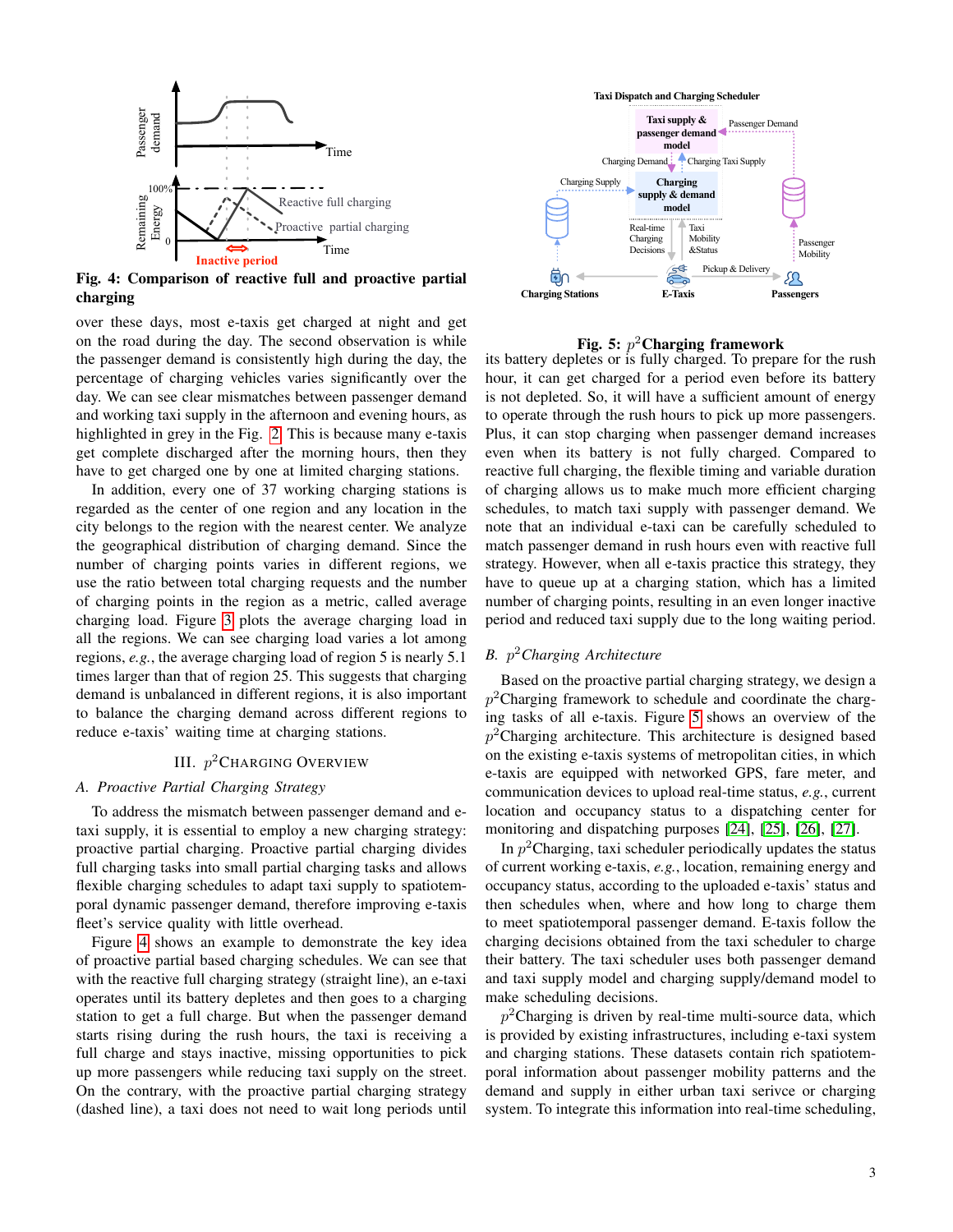$p<sup>2</sup>$ Charging employs a receding horizon control (RHC) framework to adapt charging decisions based on both current and future passenger demand and charging supply. Our framework allows taxi scheduler to specify multi-objective optimization goals under the charging system constraints and taxi system requirements.  $p^2$ Charging makes decisions for a group of e-taxis simultaneously by solving an optimization problem repeatedly at each iteration step of the RHC framework and then updates charging commands periodically. The objectives of  $p^2$ Charging are: (i) meeting dynamic passenger demand with supply in both spatial and temporal dimensions; (ii) minimizing the charging cost, *e.g.*, idle driving time to charging stations and waiting time at charging stations.

## IV. PROACTIVE PARTIAL CHARGING PROBLEM FORMULATION AND ALGORITHM DESIGN

In this section, we formulate the e-taxi proactive partial charging problem that decides charging schedules for each e-taxi. Informally, our goal is to meet dynamic passenger demand in spatial-temporal dimensions as much as possible and minimize cost related to scheduling e-taxis for charging. To address this problem, we design a receding horizon based scheduling algorithm that utilizes predicted passenger demand and waiting time at charging stations to find the global optimal charging schedules for all e-taxis.

<span id="page-3-1"></span>Definition 1 (Proactive Partial Charging Scheduling Problem (P <sup>2</sup>CSP)). *Given the spatiotemporal distribution of passenger demand, the location of charging stations and the number of charging points at each charging station, and initial energy status of all e-taxis in a city, how to decide when, where and how long each e-taxi should be charged for serving as many passenger as possible while minimizing the idle time to travel to charging stations and waiting time for free charging points at charging stations.*

The formal objectives, constraints and mathematical formulation will be introduced in the following subsections.

#### *A. E-taxi network*

We discretize time and space. Given current time slot  $t$ , we consider future  $m$  time slots for e-taxis charging scheduling, where one time slot is indexed by k,  $(k = t, ..., t + m - 1)$ . Suppose that the entire area of a city is partitioned into  $n$ regions according to some specific methods, such as administrative sub-districts [\[28\]](#page-10-27), grid file [\[29\]](#page-10-28) and quad-tree [\[30\]](#page-10-29).

Each e-taxi has one of three states at any time slot: working, waiting, and charging, where working means the e-taxi is on the road to search or deliver passengers, waiting indicates the e-taxi is waiting for a free charging point at a charging station, and charging represents that the e-taxi connects to a charging point to charge its battery.

Here the remaining energy of an e-taxi is discretized into  $L$  levels. If an e-taxi works for one time slot, its remaining energy will decrease  $L_1$  levels.  $L_2$  represents the number of energy level increase if an e-taxi is charged for one time slot. The remaining energy does not change under waiting state.

Decision variables: In our problem, taxi scheduler needs to decide when, where and how long to charge the battery, which should be reflected on the decision variables. To represent when and where to charge, we define  $X_{i,j}^k$  as the number of e-taxis dispatched from region  $i$  to  $j$  during time slot  $k$  for charging. The e-taxis with different initial energy level have a different range of charging duration. Given the initial energy level  $l$ , the maximum energy level  $L$  and the number of energy level increased when charged for one time slot  $L_2$ , the possible charging duration q is within  $[1, \lfloor (L-l)/(L_2) \rfloor]$ , meaning that if the initial energy level is larger than  $L-L_2$ , the taxi will not be charged for one time slot. Finally, we extend the decision variables from  $X_{i,j}^k$  to  $X_{i,j}^{l,k,q}$  to describe how many *l*-th energy level e-taxis are dispatched from region  $i$  to  $j$  during time slot  $k$  for charging  $q$  future time slots.

 $X_{i,j}^{l,k,q}$  shows the consideration of proactive and partial charging simultaneously. The range of  $l$ ,  $[1, L]$ , demonstrates that e-taxis with any energy level are considered for charging, showing proactive charging. Given the initial energy level  $l$ , all possible charging duration is considered, reflecting partial charging.

### *B. Passenger demand and taxi supply*

The key objective of e-taxi service is to meet passenger demand with sufficient taxi supply. In e-taxi networks, taxi supply varies since e-taxis become out of service during its charging duration. In this subsection, we model passenger demand, taxi supply, and how charging schedules affect taxi supply.

Passenger demand: With historical dataset of taxi GPS and passenger transaction, we extract dynamic passenger demand information, such as passenger demand during rush or nonrush hours and in busy areas. We assume that during time slot  $k$ , the passenger demand that we want to serve by current available e-taxis at region i is denoted by  $r_i^k$ . These are the demands that we want to meet during time slot  $t, ..., t+m-1$ with current available e-taxis.

Taxi supply: We study how taxi supply changes with charging decisions.  $V_i^{l,k}, O_i^{l,k} \in \mathbb{R}_+$  are defined as the number of vacant and occupied  $l$ -th level e-taxis at region  $i$  at the beginning of time slot  $k$  before being dispatched for charging respectively. At each step of iteration, we first update the realtime sensing information, such as GPS locations, occupancy status, and energy status of all e-taxis, and  $V_i^{l,t}$  and  $O_i^{l,t}$  are provided by real-time data. Let  $S_i^{l,k}$  be the total number of available e-taxis at the  $l$ -th level within region  $i$  during time slot  $k$  after scheduling.

<span id="page-3-0"></span>
$$
S_i^{l,k} = V_i^{l,k} - \sum_{j=1}^n \sum_{q=1}^{\lfloor (L-l)/L_2 \rfloor} X_{i,j}^{l,k,q}, \ k = t, ..., t + m - 1
$$
  

$$
V_i^{l,k+1} = \sum_{j=1}^n P v_{j,i}^k S_j^{l+L_1,k} + \sum_{j=1}^n Q v_{j,i}^k O_j^{l+L_1,k} + U_i^{l,k+1}
$$
  

$$
O_i^{l,k+1} = \sum_{j=1}^n P o_{j,i}^k S_j^{l+L_1,k} + \sum_{j=1}^n Q o_{j,i}^k O_j^{l+L_1,k} \tag{1}
$$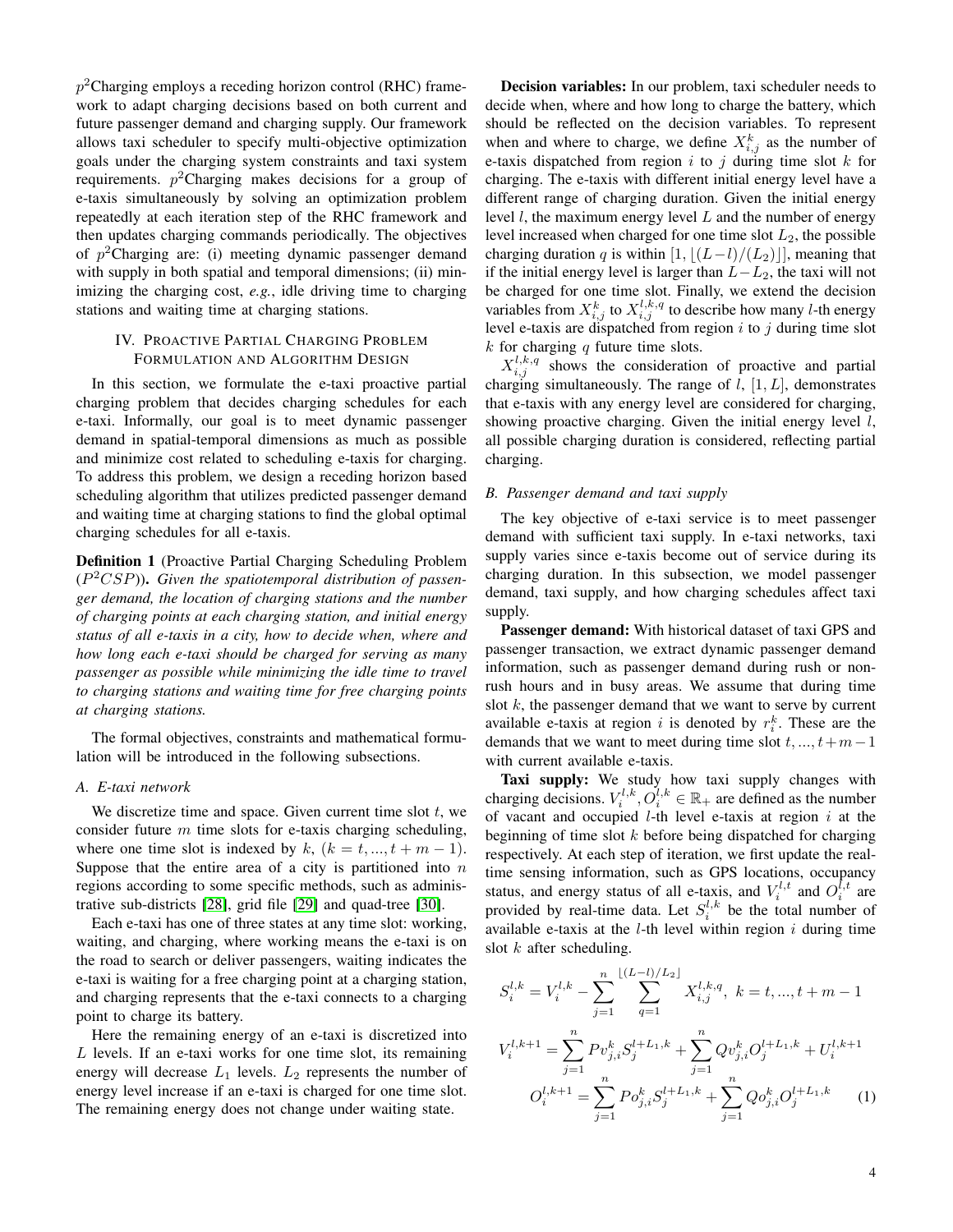where  $Pv_{j,i}^k, Po_{j,i}^k, Qv_{j,i}^k, Qo_{j,i}^k \in [0,1]$  are region transition matrices describing the taxis' mobility pattern between different regions during time slot k:  $Pv_{j,i}^k(Po_{j,i}^k)$  describe the probability that one vacant taxi starting from region  $j$  at the beginning of time slot  $k$  will travel to region  $i$  and become vacant (occupied) at the beginning of time slot  $k+1$ . Similarly,  $Qv_{j,i}^k(Qo_{j,i}^k)$  describe the probability that one occupied taxi starting from region  $j$  at the beginning of time slot  $k$  will travel to region  $i$  and become vacant (occupied) at the beginning of time slot  $k + 1$ . Both current free and occupied e-taxis are considered for charging during future  $m$  time slots. The region transition matrices are learned from historical data by frequency theory of probability, and satisfy that:

$$
\sum_{i=1}^{n} P v_{j,i}^{k} + P o_{j,i}^{k} = 1, \ \sum_{i=1}^{n} Q v_{j,i}^{k} + Q o_{j,i}^{k} = 1
$$

Note that previous work has developed multiple ways to learn passenger demand and taxi mobility patterns [\[31\]](#page-10-30), [\[32\]](#page-10-31), [\[33\]](#page-10-32). With perfect knowledge of passenger demand and taxi mobility patterns, we can set a large receding control horizon to control charging behaviors in a long time period. However, it is hard to have perfect predictions practically, since large accumulated prediction error over time may affect the performance negatively.

In Equation [1,](#page-3-0)  $U_i^{l,k} \in \mathbb{R}_+$  is the number of e-taxis which finish charging at the beginning of time slot  $k$  in region  $i$  with energy level *l*. Here, we assume that once an e-taxi finishes charging in region  $i$ , it will be ready to pick up passenger at the beginning of next time slot. It is clear that  $U_i^{l,k}$  is related to charging demand  $X_{i,j}^{l,k,q}$  and charging supply  $p_i^k$ , and taxi supply is considered with charging demand/supply simultaneously. We will introduce how to calculate  $U_i^{l,k}$  in the following charging demand/supply part.

# <span id="page-4-0"></span>*C. Charging demand and supply model*

With limited charging infrastructure distributed in the city, an e-taxi's waiting time is affected by the number of e-taxis in front of it at the charging station and their charging duration. In this subsection, we model the relation between charging demand and supply, and how to derive waiting time based on charging demand and schedules.

Charging supply: Although there are fixed number of charging points located in each region, the number of free charging points may vary from time slot t to  $t + m - 1$  due to existing waiting or charging e-taxis at charging stations. Let  $p_i^k$  denote the number of free charging points in region i during time slot  $k$ . At the beginning of time slot  $t$ , taxi scheduler updates the existing charging demand from current waiting or charging e-taxis in each region according to etaxis' GPS trajectory and previous charging decisions. Then  $p_i^k$  is equal to total number of charging points minuses existing charging demand in region  $i$  during time slot  $k$ . We note that in existing infrastructure, charging stations are built over the city according to the same standard and each charging station may have different number of charging points.

Charging demand: With the assumption that all e-taxis follow charging decisions, charging demand consists of existing charging demand in each region and future charging demand decided by taxi scheduler at the beginning of time slot t, *i.e.*,  $X_{i,j}^{l,k,q}$ . The existing charging demand is considered when updating charging supply, and our problem decides the future charging demand with constrained charging supply  $p_i^k$ .

According to the charging decision  $X_{i,j}^{l,k,q}$ , we define  $D_i^{l,k,q}$ as the number of  $l$ -th energy level e-taxis dispatched to region i during time slot  $k$  with  $q$  time slots charging duration, where

$$
D_i^{l,k,q} = \sum_{j=1}^n X_{j,i}^{l,k,q}
$$
 (2)

Waiting time estimation: Due to a limited number of charging points in each region, e-taxis may need to wait for a free charging point. Here we consider all the charging points homogeneous, since currently local authorities built all charging points and e-taxis with the same standards [\[34\]](#page-10-33), [\[35\]](#page-10-34).

According to existing charging practices, if e-taxis are dispatched to the same region during different time slots, they are scheduled by first-come, first-serve. In the same time slot, they are scheduled by the shortest task first, meaning that the e-taxi with shorter charging duration is scheduled with higher priority. For simplicity, we assume that if one e-taxi is dispatched to one region at the beginning of a time slot, it will arrive within this time slot. Later we introduce one constraint to make sure that e-taxis will not be dispatched to a region that they cannot arrive within one time slot.

To represent the charging finish time of e-taxis, we define  $Y_i^{l,k,q,k'}$  as the number of e-taxis that are dispatched to region  $i$  during time slot  $k$  and finish charging  $q$  time slots by the beginning of time slot  $k'$ . For *l*-th energy level etaxis dispatched to region  $i$  at time slot  $k$  for charging  $q$  time slots, they may not finish charging by the end of optimization time horizon, and this number is denoted as  $Du_i^{l,k,q} = D_i^{l,k,q} - \sum_{k'=k+q}^{t+m} Y_i^{l,k,q,k'}$ . Then we constrain that  $Du_i^{l,k,q} \geq 0$ , meaning:

$$
D_i^{l,k,q} - \sum_{k'=k+q}^{t+m} Y_i^{l,k,q,k'} \ge 0, \sum_{j=1}^n X_{j,i}^{l,k,q} - \sum_{k'=k+q}^{t+m} Y_i^{l,k,q,k'} \ge 0
$$

For e-taxis that satisfying the definition of  $Y_i^{l,k,q,k'}$ , according to the scheduling discipline, some e-taxis should be charged before them, and we define the number of e-taxis with higher charging priority than them as  $Db_i^{k,q}$ :

$$
Db_i^{k,q} = \sum_{k_1=t}^{k-1} \sum_{l=1}^{L} \sum_{q_1=1}^{\lfloor (L-l)/L_2 \rfloor} D_i^{l,k_1,q_1} + \sum_{l=1}^{L} \sum_{q_1=1}^{\tilde{q}} D_i^{l,k,q_1} \tag{3}
$$

where  $\tilde{q} = \min\{q - 1,(L - l)/L_2\}$ . The first part represents the number of e-taxis dispatched to region  $i$  before time slot  $k$ and the second part denotes the number of e-taxis dispatched to the same region  $i$  during the same time slot  $k$  with shorter charging duration.

If some e-taxis reach region  $i$  at time slot  $k$  with charging length  $q$  and finish charging at time slot  $k'$ , there should be an amount of e-taxis which finish charging before time slot  $k' - q$  and arrive at region i no later than time slot k. Such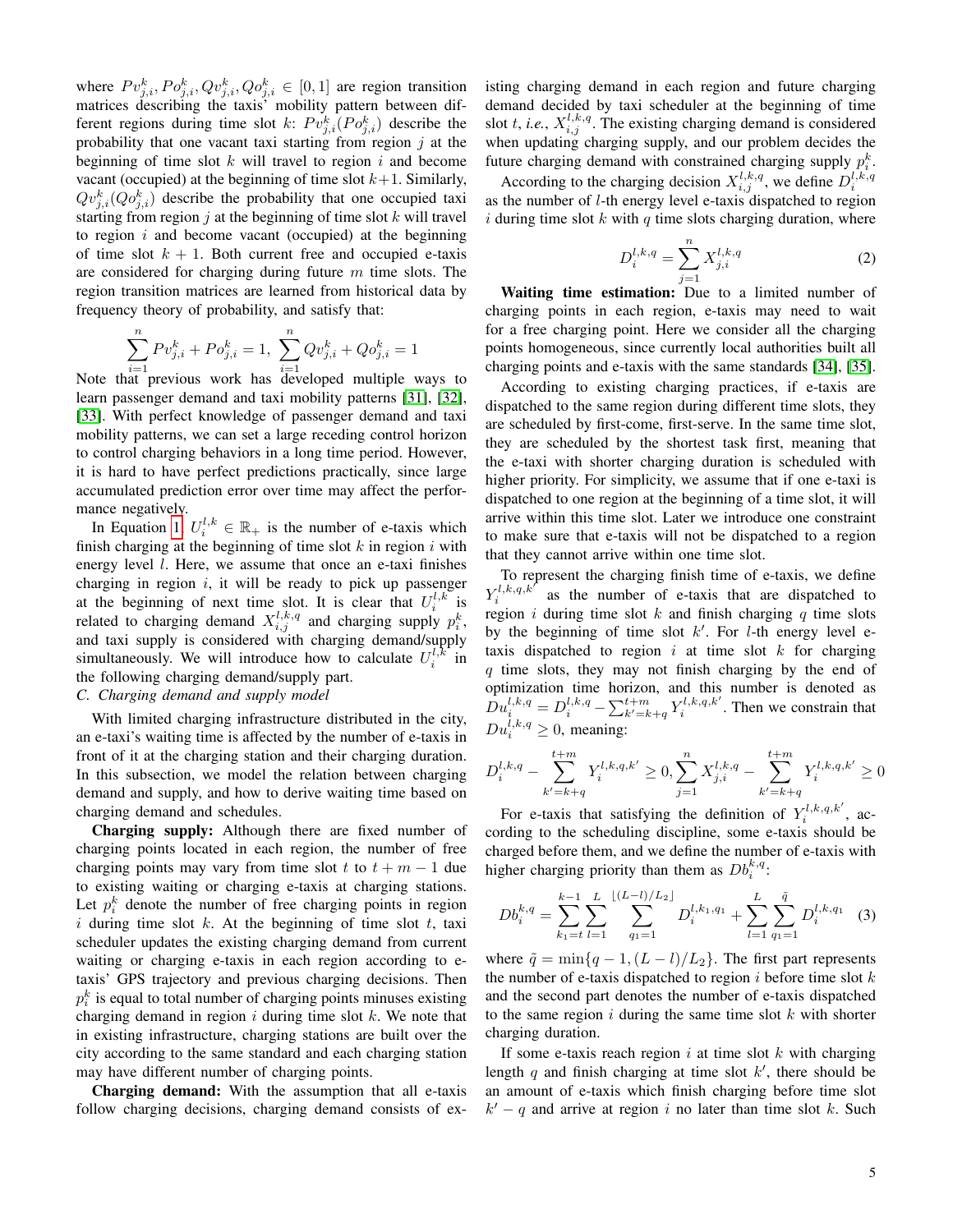amount of e-taxis is denoted as  $Df_i^{k,q,k'}$  and calculated by:

$$
Df_i^{k,q,k'} = \sum_{l=1}^{L} \sum_{k_1=t}^{k-1} \sum_{q_1=1}^{\hat{q}} \sum_{k'_1=k_1+q_1}^{k'-q} Y_i^{l,k_1,q_1,k'_1} + \sum_{l=1}^{L} \sum_{q_1=1}^{\bar{q}} \sum_{k'_1=k+q_1}^{k'-q} Y_i^{l,k,q_1,k'_1}
$$
(4)

where  $\hat{q} = \min\{[(L - l)/L_2], k' - q - k_1\}$  and  $\bar{q} =$  $\min\{\lfloor (L-l)/L_2\rfloor, k'-q-k, q-1\}.$  In Equation [4,](#page-5-0) the first and second part represent the number of e-taxis that finish charging before  $(k'-q)$  and are dispatched to region i before and at k respectively. In summary, for e-taxis satisfying  $Y_i^{l,k,q,k'}$ , at the beginning of time slot  $(k'-q)$ , the number of e-taxis that are still connected with one charging point is:  $Db_i^{k,q} - Df_i^{k,q,k'}$ . Considering the limited number of charging points, we have the following constraint:

$$
Db_i^{k,q} - Df_i^{k,q,k'} + \sum_{l=1}^{L-q \times L_2} Y_i^{l,k,q,k'} \le p_i^{k'-q} \tag{5}
$$

Therefore, we consider the taxi supply provided by charged e-taxis,  $U_i^{l,k}$  in the previous passenger demand and taxi supply model:

<span id="page-5-1"></span>
$$
U_i^{l,k} = \sum_{q=1}^{\lfloor (l-1)/L_2 \rfloor} \sum_{k_1=t}^{k-q} Y_i^{l-q \times L_2, k_1, q, k}
$$
(6)

## *D. Problem formulation*

According to the problem statement in Definition [1,](#page-3-1) we want to schedule e-taxis for charging with satisfying as many passengers as possible and minimizing the idle driving time and waiting time for a free charging points. The decision variables have already been studied previously and we formulate the objectives, constraints and mathematical description of our problem in the following part.

Objective: Satisfying the demand by allocating taxi supply across the network in spatial-temporal dimensions is one type of service quality metric in taxi dispatching system [\[36\]](#page-10-35), autonomous mobility-on-demand system [\[25\]](#page-10-24), [\[37\]](#page-10-36) and subwaybus scheduling [\[38\]](#page-10-37). Whereas, because of the large passenger demand during peak hours, such as 8:00∼9:00 and 17:00∼19:00, the supply that taxi network can provide may not satisfy the passenger demand. In this work, we consider the number of unsatisfied passengers in each region during each time slot as the measurement of meeting demand with supply, denoted by  $\max\{0, r_i^k - S_i^k\}$ , where  $S_i^{\overline{k}} = \sum_{l=1}^L S_i^{l,k}$ . The objective of meeting demand with supply in both spatial and temporal dimensions is formulated as:

$$
J_s = \sum_{k=t}^{t+m-1} \sum_{i=1}^n \max\{0, r_i^k - \sum_{l=1}^L S_i^{l,k}\} \tag{7}
$$

We aim to minimize this objective function.

Besides satisfying passenger demand, we also consider minimizing the cost of scheduling e-taxis for charging, including the idle driving time to charging stations and waiting time for a free charging point. Given the spatial structure of one city, we define  $W_{i,j}^k \in \mathbb{R}$  as the weight matrix describing the driving

time from region i to region j during time slot  $k$ , which can be estimated more precisely by incorporating historical and real-time data [\[39\]](#page-10-38), [\[40\]](#page-10-39). Then the total idle driving time to charging stations is:

$$
J_{idle} = \sum_{k=t}^{t+m-1} \sum_{l=1}^{L} \sum_{i,j=1}^{n} \sum_{j=1}^{\lfloor (L-l)/L_2 \rfloor} X_{i,j}^{l,k,q} W_{i,j}^k \tag{8}
$$

<span id="page-5-0"></span>For e-taxis satisfying  $Y_i^{l,k,q,k'}$ , their waiting time for one free charging point is  $k' - q - k$ . Meanwhile, for the e-taxis which do not finish charging by the end of time slot  $t+m-1$ (the beginning of time slot  $t+m$ ), we use  $t+m-k-q+1$ , the lower bound of waiting time of these e-taxis as their waiting time. In conclusion, the total waiting time is:

$$
J_{wait} = \sum_{i,l,k,q,k'} Y_i^{l,k,q,k'} \times (k'-q-k) + \sum_{i,l,k,q} Du_i^{l,k,q} \times (t+m-k-q+1)
$$

Constraints: The distance every e-taxi can travel during one bounded time slot is also bounded, due to limited speed and traffic conditions. We define one constraint parameter,  $c_{i,j}^k \in$  $\{0, 1\}$ , such that  $c_{i,j}^k = 0$ , if region j can be reached from region *i* within time slot *k*, otherwise,  $c_{i,j}^k = 1$ . Then the following constraint

$$
X_{i,j}^{l,k,q}c_{i,j}^k = 0, \quad l = 1,...,L
$$
\n(9)

represents that if region  $j$  cannot be reached from region  $i$  during time slot  $k$ , the number of scheduled e-taxis for charging should be 0.

For the e-taxis, the operation sustainability is one major concern. E-taxis' batteries discharge while driving and they should have enough energy to be operated on the road. With the assumption that the charging behaviors of each e-taxi follow the decisions of our charging scheduler, our scheduling decisions should ensure that the low energy e-taxis are charged. The following constraint

$$
S_i^{l,k} = 0, \quad l = 1, ..., L_1 \tag{10}
$$

ensures that the low energy e-taxis  $l \leq L_1$  at each region during each time slot are not used to pick up passengers in case of using up energy during one time slot on the road.

We define one weight parameter  $\beta$  when summing up the two objectives: (i) serving as many passengers as possible and (ii) reducing the idle driving time to charging stations and waiting time for a free charging point. To summarize, we formulate the following problem based on the previous definitions of decision variables, constraints, and objectives:

<span id="page-5-2"></span>
$$
\min_{X_{i,j}^{l,k,q}, Y_i^{l,k,q,k'}} J = J_s + \beta(J_{idle} + J_{wait})
$$
(11)  
s.t. 
$$
X_{i,j}^{l,k,q} c_{i,j}^k = 0,
$$

$$
S_i^{l,k} = 0, (1) \sim (6)
$$

E-taxis partial proactive charging scheduling problem, Equation [11,](#page-5-2) is a mixed-integer linear programming problem (MILP) which can be solved by branch-and-bound [\[41\]](#page-11-0) and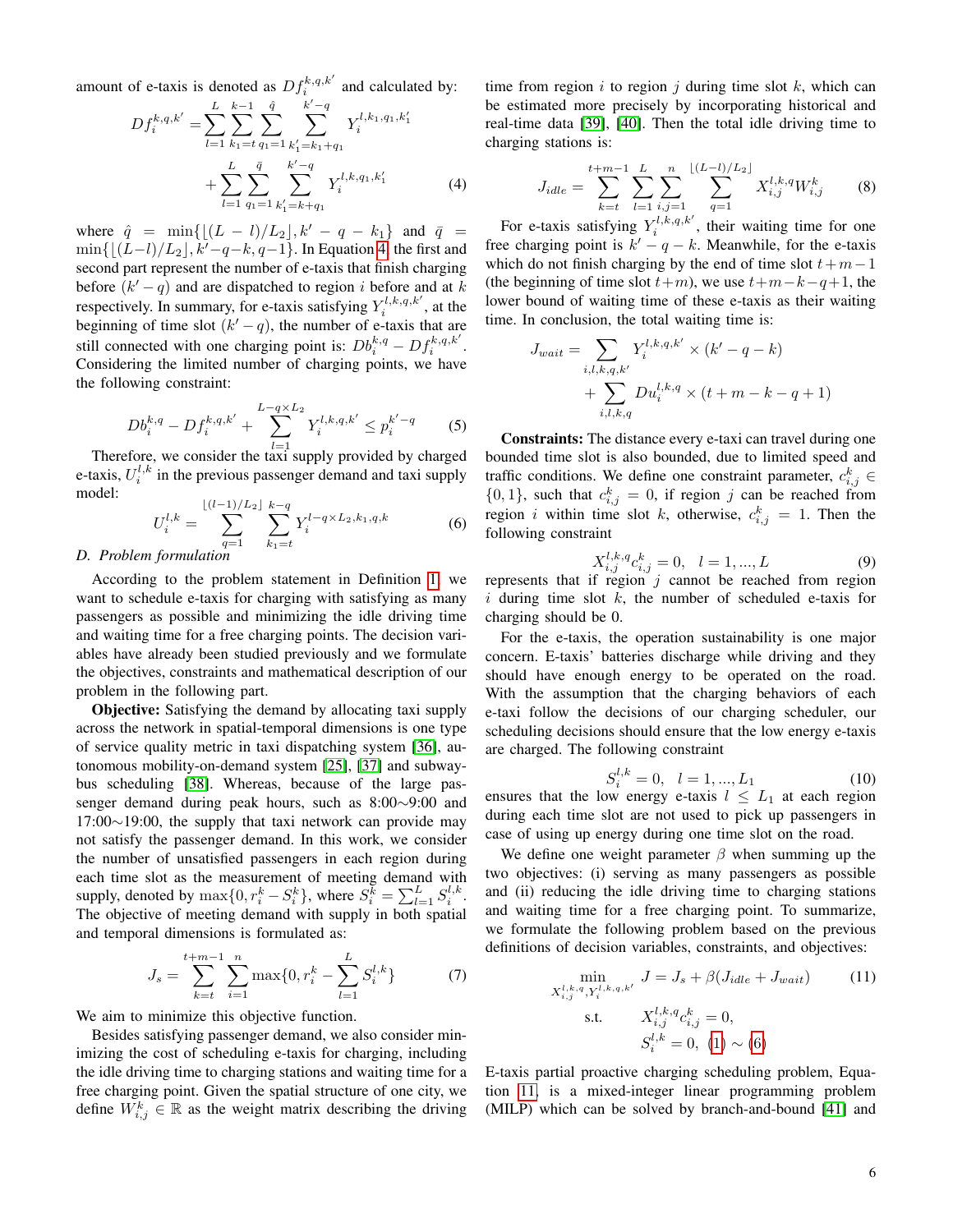## Algorithm 1: *E-taxi charging algorithm with real-time information for taxi scheduler*

- <span id="page-6-1"></span>**Input:** Duration of one time slot:  $t_1$  minutes; time horizon m time slots; parameter  $L, L_1, L_2, \beta$
- **Output:** Control decision:  $X_i^{l,t,q}, i \in [i, n], l \in [1, L], t \in$  $[0, 24 * 60/t_1], q \in [1, |(L - l)/L_2|]$
- 1: while At the beginning of each  $t_1$ -minutes time slot do
	- Update current time slot as  $t$ , sensor information for initial positions and energy status of vacant e-taxis  $V_i^{l,t}$  and occupied e-taxis  $O_i^{l,t}$ ;

Update the charging supply  $p_i^k$ , driving time matrix  $W^k$  and driving distance constraint parameters ,  $c_{i,j}^k$ ; Update the passenger demand of every region to region pair based on historical data and real-time sensor information.

- 3: Solve the charging scheduling problem, Equation [11](#page-5-2) to get the charging scheduling decision.
- 4: Send current time slot's charging decisions:  $X_i^{l,t,q}$ .
- 5: end while
- 6: return Charging decision

cutting-plan [\[42\]](#page-11-1) algorithms. In our evaluation experiment, the global optimal solution can be obtained within 2 minutes using one multi-core PC by an existing solver, Gurobi [\[43\]](#page-11-2).

#### *E. Charging Scheduling Algorithm*

Passenger demand and taxi mobility pattern can be learned from historical data, but they are not sufficient to calculate a charging scheduling solution due to dynamic positions of e-taxis and uncertainty of e-taxis' remaining energy. Hence, we design one receding horizon control (RHC) framework to adjust charging scheduling solutions and incorporate historical model with real-time sensing information.

The pseudo-code of RHC algorithm is shown in Alg. [1.](#page-6-1) Since we only calculate the number of a group of e-taxis, we assume that e-taxis with the same parameter, *i.e.*, region  $i$ , energy level  $l$ , are identical and randomly select one of them for charging based on the charging decisions. We update remaining energy of each e-taxi based on one energy consumption model [\[23\]](#page-10-22) due to lacking such information in our dataset. However, remaining energy has already been displayed on the dashboard and e-taxis have communication devices. We argue that it is easy for an e-taxi company to collect realtime remaining energy information in the future. To update charging supply, we first infer the current charging demand based on the charging duration of current charging e-taxis and charging supply is equal to total number of charging points in each region minuses the charging demand.

We note that receding horizon control [\[44\]](#page-11-3) has been used as a mathematical framework in some of the recent works [\[25\]](#page-10-24), [\[37\]](#page-10-36), [\[45\]](#page-11-4) to adapt control decisions with real-time information. Although we use receding horizon control, the decision variables, objectives, and constraints are different from previous research, as they are defined by the specific charging scheduling problem that we study. Moreover, our problem considers multiple energy levels and charging duration for each e-taxi to conduct proactive partial charging which is totally different from previous work [\[36\]](#page-10-35), [\[30\]](#page-10-29) that only dispatching taxis to different regions for picking up passengers.

# V. EVALUATION

### <span id="page-6-0"></span>*A. Data Description*

The datasets we used consists of three parts as follows. Existing charging station data: the geographical distribution of existing charging stations is shown in [\[13\]](#page-10-12). Within the city, there are a total of 37 charging stations deployed and in use, and there is a different number of charging points at each charging station. We know the GPS location and number of charging points of each charging station.

Taxis' trajectory data: every taxi, including e-taxis and conventional taxis, has networked GPS device that can upload real-time location information every 30 seconds. One record in this dataset contains a plate number, a time stamp in seconds, GPS coordinates and an occupancy status. Based on this dataset and charging station information, we can infer when one e-taxi arrives at and leaves which charging station, and then all e-taxis' charging behaviors are mined.

Passengers' transaction dataset: it contains the information of each trip, such as when one passenger is picked up and dropped off, and the plate number of the taxi. By combining taxis' trajectory and passengers' transaction data, we can estimate the passenger demand in each region over the city during the different time slot of one day.

## *B. Methodology*

To evaluate  $p^2$ Charging in a real-world scenario, we use the dataset described previously to conduct a trace-driven analysis. We partition the city into regions based on the location of charging stations, *i.e.*, each charging station is the center of one region and each location belongs to the region with the nearest center. From the dataset, we extract the origin/destination information of each trip, and then get the passenger mobility information between two regions in each time slot.

Since the dataset contains the GPS trajectory and pick-up and drop-off information of both regular and e-taxis, we use the number of passengers each regular taxi picks up to estimate the passenger demand of e-taxis for any two regions pair in each time slot. Due to lacking direct information of remaining energy of each e-taxi, we infer such remaining energy information by adopting an energy consumption model [\[23\]](#page-10-22).

To show the effectiveness of  $p^2$ Charging, we compare it with the following existing solutions: (i) Ground: the ground truth extracted from the dataset; (ii) REC [\[13\]](#page-10-12): one reactive full charging solution whose charging threshold is 15% and one e-taxi is scheduled to the charging station with the minimum waiting time; (iii) proactive full charging [\[15\]](#page-10-14): given a group of e-taxis and charging stations, it always selects the e-taxi and charging station pair with the minimum idle driving time and waiting time; (iv) reactive partial charging: since [\[10\]](#page-10-9) considers electricity price to adjust charging scheduling which is not considered in our problem, we reduce our  $p^2$ Charging with fixed charging threshold (20%) to this category.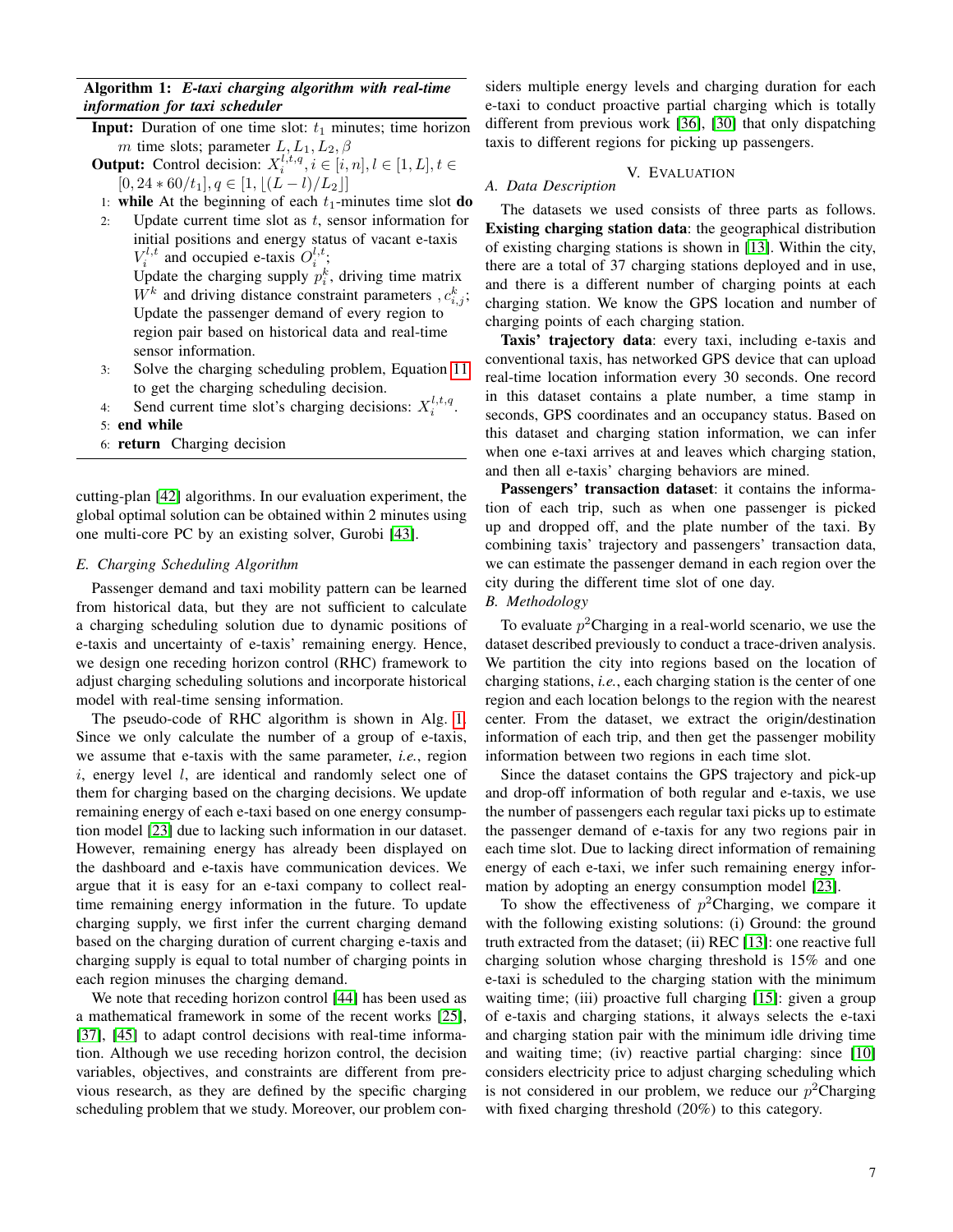<span id="page-7-0"></span>

The performance metrics include: (i) ratio of unserved passengers: the number of unserved passengers over the total number of passenger demand; (ii) idle time: the sum of the idle driving time and the waiting time for each e-taxi; (iii) Etaxi utilization: 1-(idle time+total charging time)/total working time; (iv) improvement of ratio of unserved passengers: the performance improvement when comparing the ratio of unserved passengers by any one of four solutions and that in ground truth.

#### *C. Results*

In the experiment, the length of each time slot is 20 minutes and then the time horizon is 6 time slots. We assume that the driving time after one full charge is fixed (300 minutes) and set the parameters as  $\beta = 0.1$ ,  $L = 15$ ,  $L_1 = 1$  and  $L_2 = 3$ .

*1) Comparison of solutions:* Figure [6](#page-7-0) plots the performance improvement of ratio of unserved passengers over time. The average improvement of REC, proactive full, reactive partial and  $p^2$ Charging is 53.6%, 56.8%, 74.8% and 83.2%, respectively. If all taxis are e-taxis and drivers follow the charging scheduling of  $p^2$ Charging in the city where our data was collected, nearly 45,000 more passengers will be served per day based on the total passenger demand described in [\[46\]](#page-11-5).

We also have several observations. The first one is partial charging provides the opportunity for more e-taxis to prepare well for the upcoming high passenger demand duration. A large number of e-taxis go to charge the battery after the operation in the morning from 12:00, and  $p^2$ Charging and reactive partial charging outperforms the other two solutions during high passenger demand period, 13:00∼15:00. The reason is due to partial charging, the first arriving charging e-taxis end charging before 13:00, which also reduces the waiting time of waiting e-taxis to get enough energy as early as possible. The second observation is by proactive charging, e-taxis can charge during low passenger demand period to be ready for the following rush hours. All four solutions have similar performance during 7:00∼8:00, and proactive charging allows some e-taxis to charge the battery during such low passenger demand period, and then offer more supply during rush hour, after 9:00. The last observation is considering the charging decisions of all e-taxis rather than conducting local optimal decisions can coordinate the charging behaviors of all e-taxis to achieve better global performance.



Fig. 6: Performance improvment over ground truth Fig. 7: Idle and waiting time, and e-taxi utilization

Figure [7](#page-7-0) plots the idle time length, charging time length and improvement of e-taxi utilization compared with ground truth.  $p^2$ Charging reduces the idle driving time and waiting time by 81.2%, 75.4% and 64.1% compared with the other three solutions, respectively. We can conclude that: (i) partial charging reduces the waiting time of e-taxis by ending the charging process as early as possible; (ii) proactive charging decreases the number of waiting e-taxis at charging stations during high charging demand period. At the beginning of one day, most e-taxis are close to full energy after charging during the first hours of one day, and they may reach the charging threshold simultaneously during daytime by reactive charging. Compared with ground truth, the four solutions achieve a performance improvement of -0.4%, 10.0%, 19.6% and 34.6% respectively, meaning that by  $p^2$ Charging, an e-taxi has 135.4 minutes more on the road to serve passengers compared with the ground truth if one driver works 12 hours per day.

*2) Remaining energy before and after charging:* Figure [8](#page-8-0) and [9](#page-8-0) plot the CDF of remaining energy before and after charging respectively. Reactive full/partial charging and proactive/reactive full charging are not shown in two figures, since they use one fixed threshold to start or end charging, which will be a curve jump from 0 to 1 at a specified threshold. For ground truth, 80% e-taxis' remaining energy before charging is no more than 0.28, whereas, that of  $p^2$ Charging is 0.43. By  $p^2$ Charging, 40% e-taxis' remaining energy after charging is no more than 0.58 and that of ground truth is 0.8. It is concluded that compared with ground truth,  $p^2$ Charging achieves higher remaining energy before charging and lower energy after charging by proactive partial charging.

3) Overhead of  $p^2$ Charging: The overhead of  $p^2$ Charging is measured by number of charges. Figure [10](#page-8-0) shows the number of charges of ground truth and by four solutions. We can see that one e-taxi needs to be charged nearly 9.7 times on average by  $p^2$ Charging, which is 2.78 times compared with that in ground truth. Considering the total energy needed to be charged for one e-taxi each day does not fluctuate between different charging strategies, both  $p^2$ Charging and reactive partial charging introduce a greater number of charges due to partial charging, while they introduce less idle time and higher e-taxi utilization as shown in Figure [7.](#page-7-0)

*4) Impact of* β*:* In Fig. [11](#page-8-1) and [12,](#page-8-1) we show the impact of parameter  $\beta$  on the amount of picked-up passengers and the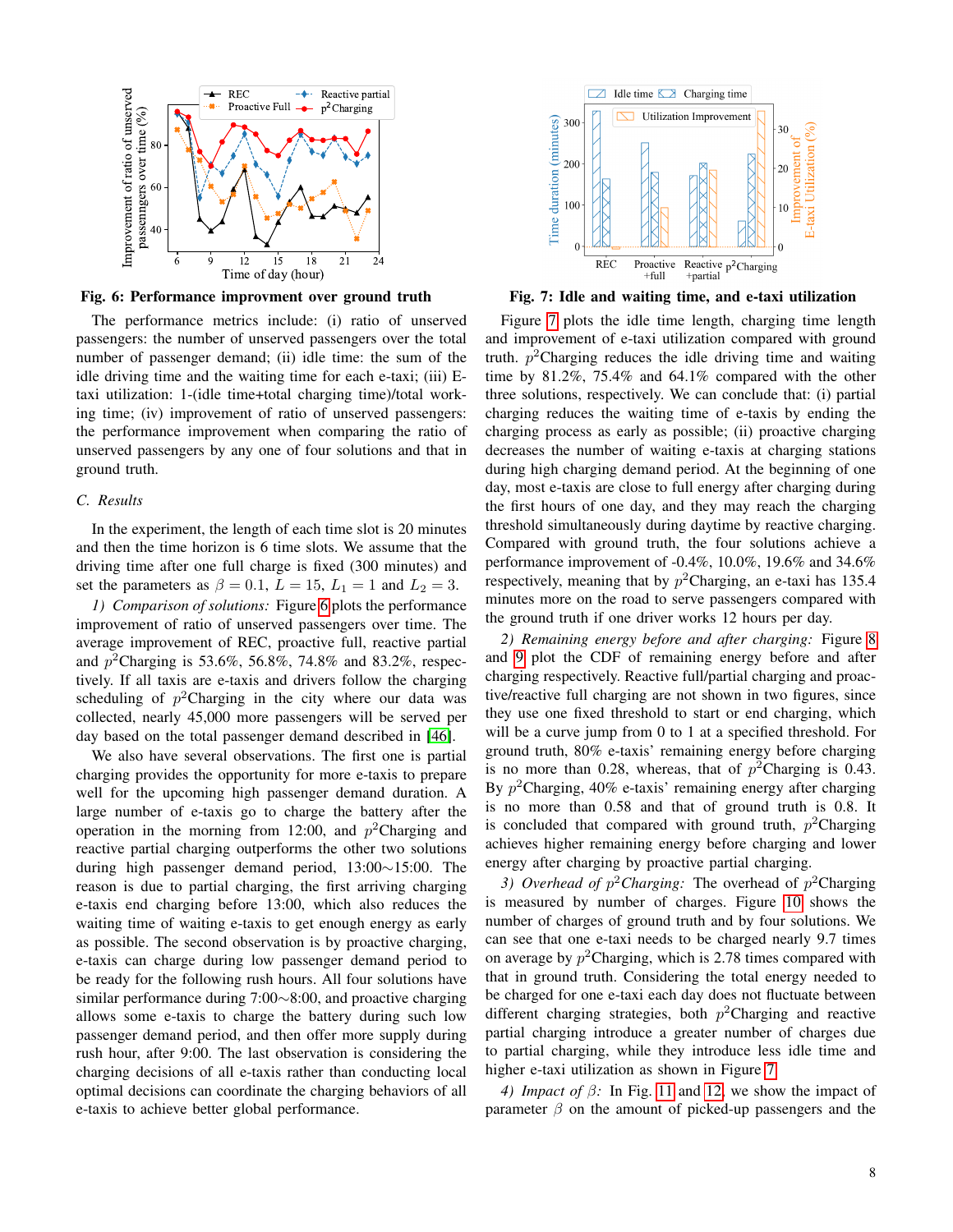<span id="page-8-0"></span>

<span id="page-8-1"></span>idle time for charging, including idle driving and waiting time. We set the  $\beta$  as 0.01, 0.5 and 1.0, the time slot as 20 minutes and the time horizon as 6 time slots. The observation is that the performance improvement of  $\beta = 0.01$  outperforms that of  $\beta = 0.5$  and 1.0 with average improvement by 4.3% and 13.8% respectively over the day. With the increase of  $\beta$ , the average idle time decreases,  $e.g., \beta = 1.0$  reduces the average idle time by 16.6% and 67.6% compared with  $\beta = 0.5$  and 0.01. It is observed that there is a trade-off between serving more passengers and reducing idle time duration. To minimize the idle time duration, *i.e.*, increasing  $\beta$ , e-taxis are scheduled to charging station deployed in the suburban area, where the idle waiting time decreases a lot, but few passengers are served due to low passenger demand in such areas.

One important observation is that the performance improvement of  $\beta = 0.01$  is worse than that of  $\beta = 0.5$  and 1.0 during 6:00∼8:00 and 12:00∼13:00. The reason behind this is there exists high passenger demand during 8:00∼11:00 and 14:00 $\sim$ 16:00 and  $p^2$ Charging focuses on satisfying more passengers during high passenger demand time periods which sacrifices the performance before such periods with a small  $\beta$ .

*5) Time horizon:* Figure [13](#page-8-1) plots the performance improvement of  $p^2$ Charging with a different prediction time horizon: 1, 2 and 4 time slots (20, 40 and 80 minutes). The observation is that the performance improvement of 4 time slots horizon outperforms that of 1 and 2 time slots horizon with average 24.5% and 4.1% more performance improvement respectively over the day. The reason for this observation is that a shorter time horizon means that only passenger demand and vehicles' energy status in the very recent future is considered, which misses opportunities to achieve better control. Specifically, long time horizon provides the opportunity to prepare the upcoming rush hours,  $8:00~10:00$  and  $14:00~17:00$ , proactively.

*6) Control update period:* Figure [14](#page-8-1) plots the performance improvement of  $p^2$ Charging with different update periods: 10, 20 and 30 minutes. The prediction time horizon is set to be 120 minutes. We can see that shorter update periods can increase the performance of  $p^2$ Charging, as it allows more frequent control decisions for passenger demand, and e-taxis' dynamic energy status and location changes: when update period length is 10 minutes, it achieves 10.3% and 36.3% more improvement on average compared with 20 and 30 minutes.

*7) Evaluation Discussion:* Due to charging e-taxis partially, it may exist that some e-taxis have no enough energy to bring passengers from origin to destination and then get stuck somewhere middle of the path. In the simulation, given the pickup time slot and region, we observe that there are at least 98.0% of e-taxis that can serve all passenger trips.

We assume that all e-taxis have the same battery capacity, charging speed and energy consumption model, which is supported by our data that e-taxis are the same car model in the city where our data was collected, and previous work also makes the same assumptions [\[13\]](#page-10-12), [\[23\]](#page-10-22), [\[11\]](#page-10-10). We can extend our problem formulation with different battery, charging and energy consumption models to describe each e-taxi.

In our dataset, the number of available e-taxis varies with time, *i.e.*, new e-taxis joining or leaving the system based on their working schedules. If such scenario exists during one time slot, our system can handle it by updating the number of available e-taxis and recomputing scheduling decisions for current available e-taxis at the beginning of the next time slot.

We use trajectory to infer the energy consumption of e-taxis. When one e-taxi is at one charging station, its status, waiting or being charged is estimated by queueing model described in the previous waiting time estimation part of section [IV-C.](#page-4-0)

In the evaluation, we estimate the passenger demand for e-taxis based on the passengers that served by both regular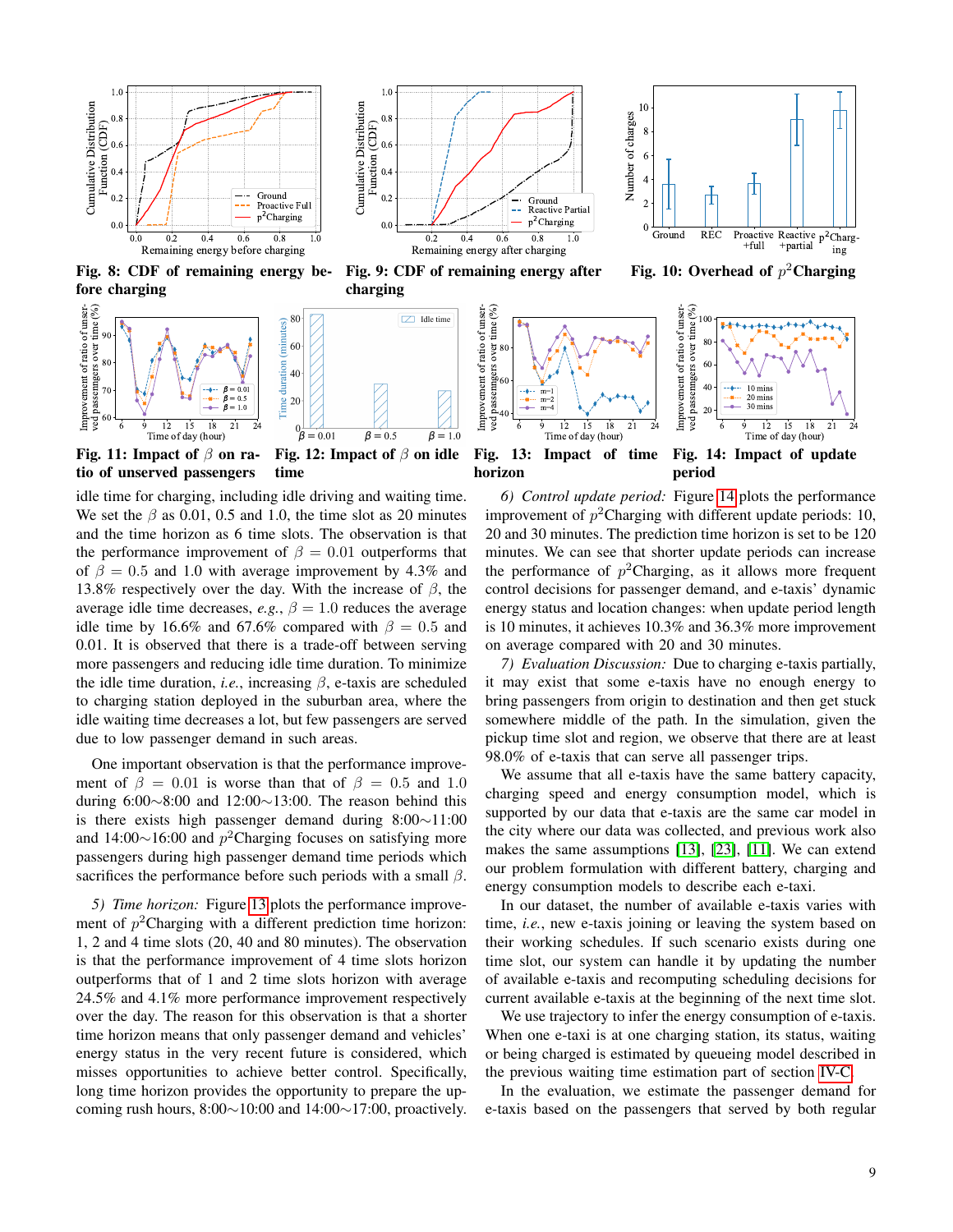and electric taxis in each time slot. We note that our system performance is affected by the ratio between number of e-taxis and number of charging points. The benefits of  $p^2$ charging will increase if the ratio decreases.

## VI. DISCUSSION

**Implementation of**  $p^2$ **Charging:** We focus on the technical approach for e-taxis dispatching, instead of providing incentives for drivers to participate in our dispatching effort. In practice, based on our interactions with Shenzhen transportation committee (which oversees all taxi companies and controls taxi medallion), we believe most of the drivers will participate this effort since all drivers are currently under the dispatching platform to pick up passengers using smartphones to make taxi reservations. Since our goal is to reduce the total charging time for all taxis, the drivers have the obligation for their taxi companies to follow their dispatching. If most drivers do not follow our dispatching, we can utilize the concept of virtual electricity inspired [\[47\]](#page-11-6) for incentivzing them.

Battery lifetime: Battery lifetime is one concern of e-taxis' drivers. We adapt proactive partial charging which increases charging times but will not shorten the lifetime of battery. Based on [\[20\]](#page-10-19), [\[21\]](#page-10-20), deep discharges shorten lithium battery life and taking a discharge rate consistently to 50% can improve the battery life expectancy to 3 to 4 times compared with 100% discharge. [\[48\]](#page-11-7) shows that partial charging is better than full charging and deep discharge wears the battery down.

Lesson learned: Based on our results, we learned a few valuable lessons: (i) partial charging can reduce the waiting time and offer more ready e-taxis for rush hours; (ii) proactive charging takes the opportunity to charge some extra etaxis during non-rush hours to prepare for rush hours; (iii) coordination of e-taxis charging scheduling can improve the system efficiency by considering global optimal rather than local optimal solution one by one.

Potential impact: A charging scheduling coordination system is beneficial for promoting e-taxis service quality. With the development of autonomous vehicles, e-taxi companies will operate and dispatch a group of autonomous e-taxis around a city to deliver passengers. Hence, our charging scheduling system is valuable to improve the profit of e-taxi companies by reducing the impact of charging on serving passengers.

Future work: One of the future works will be incorporating passenger capacity of each vehicle and ride-sharing scenarios. The other direction is to consider shared charging infrastructure among different types of electric vehicles.

#### VII. RELATED WORK

There are many works on electric vehicle charging, most of these works use fixed parameters such as battery levels to decide when to start and finish a charge.

In many other works [\[7\]](#page-10-6), [\[14\]](#page-10-13), [\[15\]](#page-10-14), [\[16\]](#page-10-15), every charge is considered as a full charge. [\[7\]](#page-10-6) designs a real-time charging station recommendation system for e-taxis by large-scale GPS data mining, where one vehicle is scheduled if it sends a request no matter the remaining energy. [\[14\]](#page-10-13) schedules charging activities spatially and temporally to minimize charging

<span id="page-9-0"></span>

|         | Reactive                       | Proactive                 |
|---------|--------------------------------|---------------------------|
| Partial | [10]                           | $p^2$ Charging (Our work) |
| Full    | $[7]$ , $[8]$ , $[9]$ , $[13]$ | $[14]$ , $[15]$ , $[16]$  |

TABLE I: Electric taxis charging strategy comparison waiting time, where one vehicle is scheduled if minimal waiting time is achieved. [\[15\]](#page-10-14) proposes electric vehicles charging scheduling algorithms to reduce the total charging time, in which vehicles with distinct remaining energy. [\[16\]](#page-10-15) investigates the operations of an e-taxi fleet that accommodates only those trips for which advance reservations are made and decides the changeable remaining battery time on arrival at one charging station. These works provide valuable insights to the electric charging problem but having the full charge assumption missing opportunities to serve more passengers when vehicles are sufficient high but not fully charged, which is represented by our approach.

There are several papers allows a vehicle to be charged opportunistically. [\[10\]](#page-10-9) considers the time-varying electricity price and electric taxis' future charging behaviors and then proposes one charging scheduler to minimize the charging cost of electric taxis. Each taxi is charged only when electricity price is below a given threshold and repeats deciding whether charging the battery every time unit. [\[11\]](#page-10-10) and [\[49\]](#page-11-8) consider the wireless power transmission technology that allows electric vehicles to be charged going through road segments where charging devices are installed. A route planner system is designed to enable in-motion charging for electric vehicles.

In summary, we classify the related work into four different classes as shown in Table [I.](#page-9-0) Our work is the only one that proposes a novel proactive and partial charging scheduling for e-taxis that enable flexible charge schedules and provide better service quality for taxi passengers. Compared to previous charging solutions that use fixed thresholds to decide the timing and duration for each charge, proactive partial charging is a more generic type of charge strategy, which can be reduced to reactive and full charging with special parameter settings.

## VIII. CONCLUSION

We investigate charging behaviors for e-taxi fleets with real-world datasets and identified that most e-taxis conduct reactive full charges, which misses opportunities to serve more passengers during busy hours and leads to long idle time at charging stations. To address this problem, we design a novel proactive partial charging strategy and show that much more efficient charging schedules can be realized with centralized dispatch. So, we design, implement and evaluate the  $p^2$ Charging framework for e-taxi fleet to meet dynamic passenger demand with real-time multi-source data. Tracedriven simulation demonstrates our solution achieves up to 83.2% performance improvement of the ratio of unserved passengers and increases e-taxi utilization by up to 34.6% compared with ground truth and existing charging strategies.

#### ACKNOWLEDGMENT

This work was funded in part by NSF CNS 1553273, NSF 1849238 and NSFC 61629302 .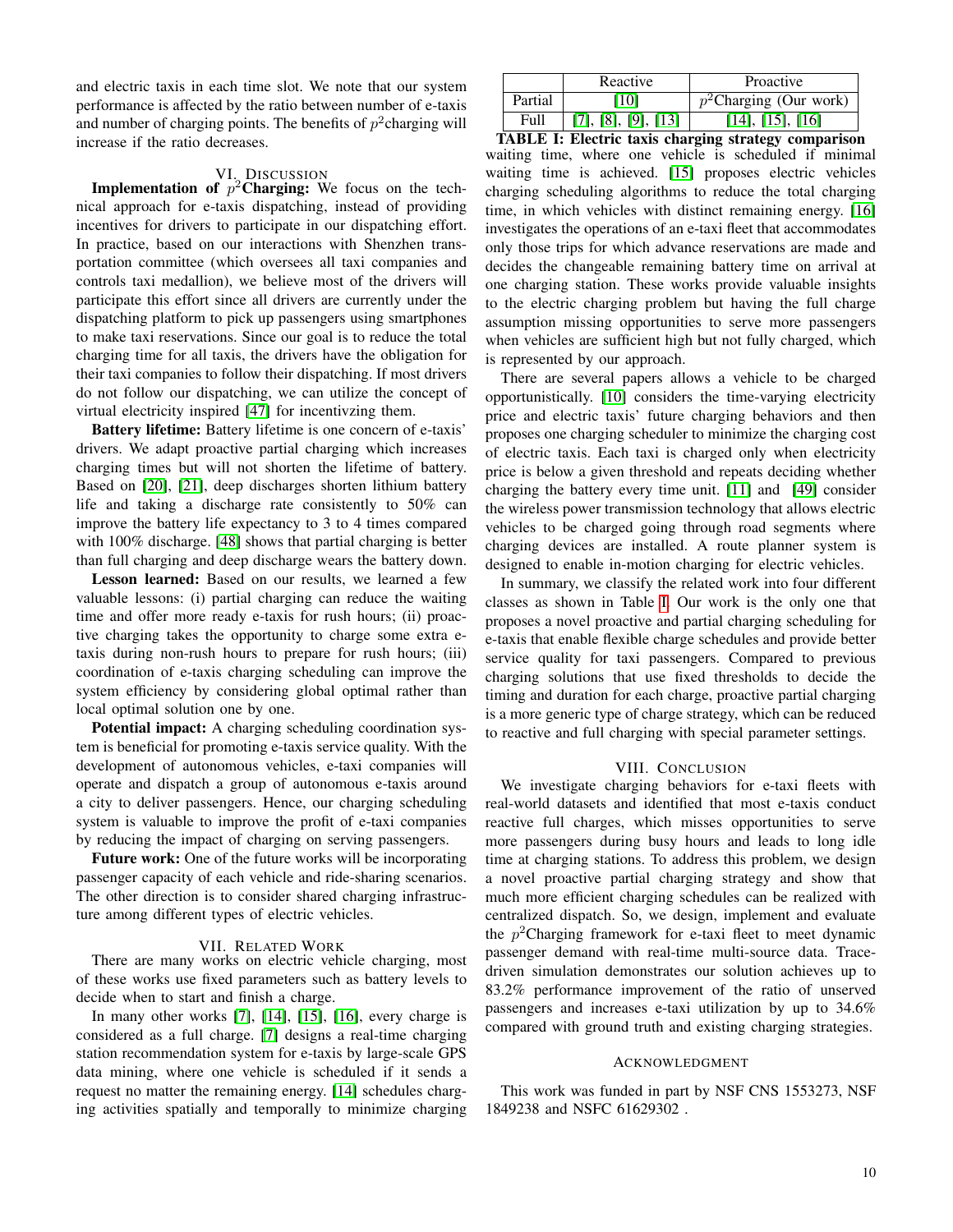#### **REFERENCES**

- <span id="page-10-0"></span>[1] Chicago Transit Authority, *CTA Announces First Electric-Powered Buses Added to its Fleet*, 2014, https://www.transitchicago.[com/electricbus/.](https://www.transitchicago.com/electricbus/)
- <span id="page-10-1"></span>[2] Metropolitan Transportation Authority, *MTA Testing 10 New, All-Electric Buses to Reduce Emissions and Modernize Public Transit Fleet*, 2018, http://www.mta.[info/news/2018/01/08/mta-testing-10-new](http://www.mta.info/news/2018/01/08/mta-testing-10-new-all-electric-buses-reduce-emissions-modernize-public-transit)[all-electric-buses-reduce-emissions-modernize-public-transit.](http://www.mta.info/news/2018/01/08/mta-testing-10-new-all-electric-buses-reduce-emissions-modernize-public-transit)
- <span id="page-10-2"></span>[3] Los Angeles Times, *Metro agrees to buy 95 electric buses, in the first step toward an emissions-free fleet*, 2017, [http://www](http://www.latimes.com/local/lanow/la-me-ln-metro-electric-buses-20170727-story.html).latimes.com/local/ [lanow/la-me-ln-metro-electric-buses-20170727-story](http://www.latimes.com/local/lanow/la-me-ln-metro-electric-buses-20170727-story.html).html.
- <span id="page-10-3"></span>[4] Zhiyong Tian, Yi Wang, Chen Tian, Fan Zhang, Lai Tu, and Chengzhong Xu, "Understanding operational and charging patterns of electric vehicle taxis using gps records", in *Intelligent Transportation Systems (ITSC), 2014 IEEE 17th International Conference on*. IEEE, 2014.
- <span id="page-10-4"></span>[5] Wikipedia, *List of electric cars currently available*, 2016, [https:](https://en.wikipedia.org/wiki/List_of_electric_cars_currently_available) //en.wikipedia.[org/wiki/List](https://en.wikipedia.org/wiki/List_of_electric_cars_currently_available)\_of\_electric\_cars\_currently\_available.
- <span id="page-10-5"></span>[6] Southern Metropolis Daily, *More than 80% interviewed electric taxi drivers think that recharging battery affects daily operation (in Chinese)*, 2018, http://m.mp.oeeee.[com/a/BAAFRD00002018062286357](http://m.mp.oeeee.com/a/BAAFRD00002018062286357.html).html.
- <span id="page-10-6"></span>[7] Zhiyong Tian, Taeho Jung, Yi Wang, Fan Zhang, Lai Tu, Chengzhong Xu, Chen Tian, and Xiang-Yang Li, "Real-time charging station recommendation system for electric-vehicle taxis", *IEEE Transactions on Intelligent Transportation Systems*, 2016.
- <span id="page-10-7"></span>[8] Melike Erol-Kantarci and T. Mouftah Hussein, "Prediction-based charging of phevs from the smart grid with dynamic pricing", in *Local Computer Networks (LCN), 2010 IEEE 35th Conference on*. IEEE, 2010.
- <span id="page-10-8"></span>[9] Yifeng He, Bala Venkatesh, and Ling Guan, "Optimal scheduling for charging and discharging of electric vehicles", *IEEE transactions on smart grid*, 2012.
- <span id="page-10-9"></span>[10] Sun Lihao and Yang Zaiyue, "Optimal charging schedule of phev taxi with time-varying price", in *Control Conference (CCC), 2012 31st Chinese*. IEEE, 2012.
- <span id="page-10-10"></span>[11] Ankur Sarker, Haiying Shen, and John A. Stankovic, "Morp: Data-driven multi-objective route planning and optimization for electric vehicles", *Proc. ACM Interact. Mob. Wearable Ubiquitous Technol.*, Jan. 2018.
- <span id="page-10-11"></span>[12] Fanxin Kong, Qiao Xiang, Linghe Kong, and Xue Liu, "On-line eventdriven scheduling for electric vehicle charging via park-and-charge", in *2016 IEEE Real-Time Systems Symposium (RTSS)*, Nov 2016, pp. 69–78.
- <span id="page-10-12"></span>[13] Zheng Dong, Cong Liu, Yanhua Li, Jie Bao, Yu Gu, and Tian He, "Rec: Predictable charging scheduling for electric taxi fleets", in *Real-Time Systems Symposium (RTSS), 2017 IEEE*. IEEE, 2017.
- <span id="page-10-13"></span>[14] Hua Qin and Wensheng Zhang, "Charging scheduling with minimal waiting in a network of electric vehicles and charging stations", in *Proceedings of the Eighth ACM International Workshop on Vehicular Inter-networking*, 2011, VANET '11.
- <span id="page-10-14"></span>[15] Ming Zhu, Xiao-Yang Liu, Linghe Kong, Ruimin Shen, Wei Shu, and Min-You Wu, "The charging-scheduling problem for electric vehicle networks", in *2014 IEEE Wireless Communications and Networking Conference (WCNC)*, April 2014, pp. 3178–3183.
- <span id="page-10-15"></span>[16] Hao Wang and Ruey Cheu, "Operations of a taxi fleet for advance reservations using electric vehicles and charging stations", *Transportation Research Record: Journal of the Transportation Research Board*, , no. 2352, pp. 1–10, 2013.
- <span id="page-10-16"></span>[17] Luke Edwards, *Nanowire battery can extend your phone battery life by hundreds of thousands of times*, [https:](https://www.pocket-lint.com/gadgets/news/137387-nanowire-battery-can-extend-your-phone-battery-life-by-hundreds-of-thousands-of-times) //www.pocket-lint.[com/gadgets/news/137387-nanowire-battery-can](https://www.pocket-lint.com/gadgets/news/137387-nanowire-battery-can-extend-your-phone-battery-life-by-hundreds-of-thousands-of-times)[extend-your-phone-battery-life-by-hundreds-of-thousands-of-times.](https://www.pocket-lint.com/gadgets/news/137387-nanowire-battery-can-extend-your-phone-battery-life-by-hundreds-of-thousands-of-times)
- <span id="page-10-17"></span>[18] Max Langridge and Luke Edwards, *Future batteries, coming soon: Charge in seconds, last months and power over the air*, https://www.pocket-lint.[com/gadgets/news/130380-future-batteries](https://www.pocket-lint.com/gadgets/news/130380-future-batteries-coming-soon-charge-in-seconds-last-months-and-power-over-the-air)[coming-soon-charge-in-seconds-last-months-and-power-over-the-air.](https://www.pocket-lint.com/gadgets/news/130380-future-batteries-coming-soon-charge-in-seconds-last-months-and-power-over-the-air)
- <span id="page-10-18"></span>[19] Maria Helena Braga, Chandrasekar M Subramaniyam, Andrew J Murchison, and John B Goodenough, "Nontraditional, safe, high voltage rechargeable cells of long cycle life", *Journal of the American Chemical Society*, vol. 140, no. 20, pp. 6343–6352, 2018.
- <span id="page-10-19"></span>[20] Fleetcarma, *Exploring Electric Vehicle Battery Life, Degradation, And Developments*, 2017, https://www.fleetcarma.[com/exploring-electric](https://www.fleetcarma.com/exploring-electric-vehicle-battery-life-degradation-developments/)[vehicle-battery-life-degradation-developments/.](https://www.fleetcarma.com/exploring-electric-vehicle-battery-life-degradation-developments/)
- <span id="page-10-20"></span>[21] Fleetcarma, *Battery Lifetime: How Long Can Electric Vehicle Batteries Last?*, 2016, https://cleantechnica.[com/2016/05/31/battery-lifetime](https://cleantechnica.com/2016/05/31/battery-lifetime-long-can-electric-vehicle-batteries-last/)[long-can-electric-vehicle-batteries-last/.](https://cleantechnica.com/2016/05/31/battery-lifetime-long-can-electric-vehicle-batteries-last/)
- <span id="page-10-21"></span>[22] BYD AUTO, *BYD e6A AUTO Owner's Manual*, [http:](http://bydlebanon.com/medias/Owner) //bydlebanon.[com/medias/Owner's%20Manual/BYD%20E6%](http://bydlebanon.com/medias/Owner) [20Owner's%20manual2011](http://bydlebanon.com/medias/Owner).6.22-use%20this en-update.pdf.
- <span id="page-10-22"></span>[23] Li Yan, Haiying Shen, Zhuozhao Li, Ankur Sarker, John A. Stankovic, Chenxi Qiu, Juanjuan Zhao, and Chengzhong Xu, "Employing opportunistic charging for electric taxicabs to reduce idle time", *Proc. ACM Interact. Mob. Wearable Ubiquitous Technol.*
- <span id="page-10-23"></span>[24] Desheng Zhang, Tian He, Yunhuai Liu, and John A Stankovic, "Callcab: A unified recommendation system for carpooling and regular taxicab services", in *Big Data, 2013 IEEE International Conference on*. IEEE, 2013, pp. 439–447.
- <span id="page-10-24"></span>[25] Rick Zhang, Federico Rossi, and Marco Pavone, "Model predictive control of autonomous mobility-on-demand systems", in *Robotics and Automation (ICRA), 2016 IEEE International Conference on*. IEEE, 2016, pp. 1382–1389.
- <span id="page-10-25"></span>[26] Guoju Gao, Mingjun Xiao, and Zhenhua Zhao, "Optimal multi-taxi dispatch for mobile taxi-hailing systems", in *2016 45th International Conference on Parallel Processing (ICPP)*, Aug 2016, pp. 294–303.
- <span id="page-10-26"></span>[27] Huanyang Zheng and Jie Wu, "Online to offline business: Urban taxi dispatching with passenger-driver matching stability", in *2017 IEEE 37th International Conference on Distributed Computing Systems (ICDCS)*, 2017, pp. 816–825.
- <span id="page-10-27"></span>[28] Desheng Zhang, Jun Huang, Ye Li, Fan Zhang, Chengzhong Xu, and Tian He, "Exploring human mobility with multi-source data at extremely large metropolitan scales", in *Proceedings of the 20th Annual International Conference on Mobile Computing and Networking*, 2014, MobiCom '14.
- <span id="page-10-28"></span>[29] Jürg Nievergelt, Hans Hinterberger, and Kenneth C Sevcik, "The grid file: An adaptable, symmetric multikey file structure", *ACM Trans. Database Syst.*, vol. 9, no. 1, pp. 38–71, Mar. 1984.
- <span id="page-10-29"></span>[30] Fei Miao, Shuo Han, Abdeltawab M. Hendawi, Mohamed E Khalefa, John A. Stankovic, and George J. Pappas, "Data-driven distributionally robust vehicle balancing using dynamic region partitions", ICCPS'2017.
- <span id="page-10-30"></span>[31] Raghu Ganti, Mudhakar Srivatsa, Anand Ranganathan, and Jiawei Han, "Inferring human mobility patterns from taxicab location traces", in *Proceedings of the 2013 ACM International Joint Conference on Pervasive and Ubiquitous Computing*, UbiComp '13.
- <span id="page-10-31"></span>[32] Sibren Isaacman, Richard Becker, Ramón Cáceres, Margaret Martonosi, James Rowland, Alexander Varshavsky, and Walter Willinger, "Human mobility modeling at metropolitan scales", MobiSys '12.
- <span id="page-10-32"></span>[33] Yu Zheng, Yanchi Liu, Jing Yuan, and Xing Xie, "Urban computing with taxicabs", in *Proceedings of the 13th International Conference on Ubiquitous Computing*, New York, NY, USA, 2011, UbiComp '11.
- <span id="page-10-33"></span>[34] People's Daily Online, Shenzhen becomes worlds first city with all*electric public transportation*, 2017, http://en.people.[cn/n3/2017/1228/](http://en.people.cn/n3/2017/1228/c90000-9309683.html) [c90000-9309683](http://en.people.cn/n3/2017/1228/c90000-9309683.html).html.
- <span id="page-10-34"></span>[35] GIZ China Online, *Electric Taxis in Shenzhen*, 2017, https://sutp.[org/files/contents/documents/resources/E](https://sutp.org/files/contents/documents/resources/E_Fact-Sheets-and-Policy-Briefs/GIZ_SUTP_FS_Good-Practice-in-China-Electric-taxi-in-Shenzhen_EN.pdf) Fact-Sheets-and-Policy-Briefs/GIZ\_SUTP\_FS\_[Good-Practice-in-China-Electric](https://sutp.org/files/contents/documents/resources/E_Fact-Sheets-and-Policy-Briefs/GIZ_SUTP_FS_Good-Practice-in-China-Electric-taxi-in-Shenzhen_EN.pdf)[taxi-in-Shenzhen](https://sutp.org/files/contents/documents/resources/E_Fact-Sheets-and-Policy-Briefs/GIZ_SUTP_FS_Good-Practice-in-China-Electric-taxi-in-Shenzhen_EN.pdf) EN.pdf.
- <span id="page-10-35"></span>[36] Fei Miao, Shan Lin, Sirajum Munir, John A. Stankovic, Hua Huang, Desheng Zhang, Tian He, and George J. Pappas, "Taxi dispatch with real-time sensing data in metropolitan areas: A receding horizon control approach", in *Proceedings of the ACM/IEEE Sixth International Conference on Cyber-Physical Systems*, ICCPS '15.
- <span id="page-10-36"></span>[37] Ramon Iglesias, Federico Rossi, Kevin Wang, David Hallac, Jure Leskovec, and Marco Pavone, "Data-driven model predictive control of autonomous mobility-on-demand systems", in *Proc. IEEE Conf. on Robotics and Automation*, Brisbane, Australia, May 2018.
- <span id="page-10-37"></span>[38] Yukun Yuan, Desheng Zhang, Fei Miao, John A. Stankovic, Tian He, George Pappas, and Shan Lin, "Dynamic integration of heterogeneous transportation modes under disruptive events", in *Proceedings of the 9th ACM/IEEE International Conference on Cyber-Physical Systems*, ICCPS '18.
- <span id="page-10-38"></span>[39] Raghu Ganti, Mudhakar Srivatsa, and Tarek Abdelzaher, "On limits of travel time predictions: Insights from a new york city case study", in *Distributed Computing Systems (ICDCS), 2014 IEEE 34th International Conference on*. IEEE, 2014.
- <span id="page-10-39"></span>[40] Desheng Zhang, Juanjuan Zhao, Fan Zhang, and Tian He, "Urbancps: A cyber-physical system based on multi-source big infrastructure data for heterogeneous model integration", in *Proceedings of the ACM/IEEE Sixth International Conference on Cyber-Physical Systems*, New York, NY, USA, 2015, ICCPS '15, pp. 238–247, ACM.